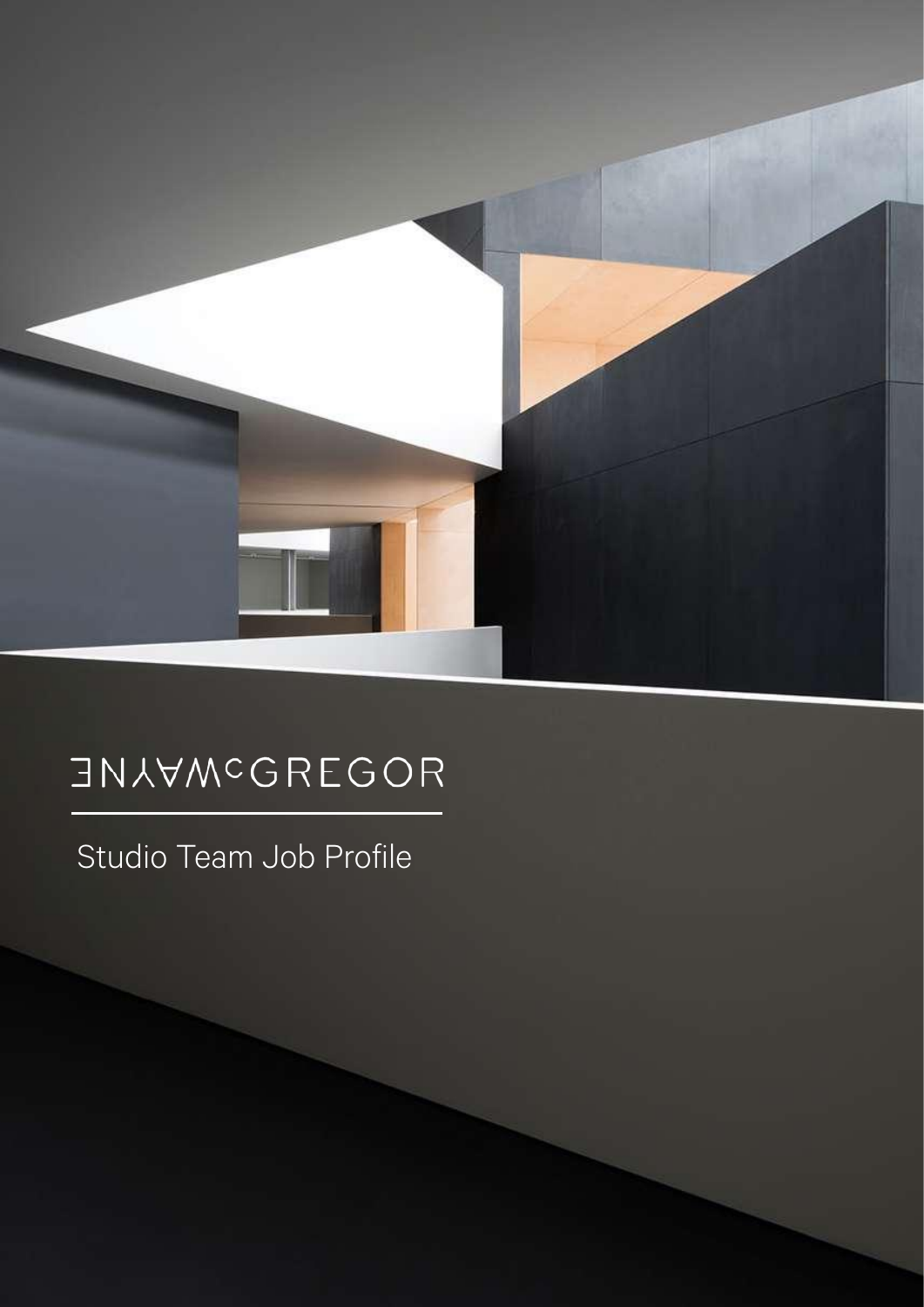

## **WHO WE ARE**

Studio Wayne McGregor is the creative engine for choreographer and director Wayne McGregor, and the home of his life-long choreographic enquiry into thinking through and with the body. It describes the dynamic team of individuals and resources that supports his vision, and comprises dance artists, writers, composers, film-makers, visual artists, scientists, designers, architects, stage technicians, software engineers, administrators and producers who form his collaborative network.

In 2017 we opened an inspiring new arts space at Here East in Queen Elizabeth Park. Part of a new technological and creative community re-imagining the cultural landscape of east London, it comprises three extraordinary studio spaces, hosting all of McGregor's creative work and collaborations alongside artist development and creative learning programmes based on the trading of space, time and skills.

We are creative, curious and ambitious, with collaboration, inclusion, diversity, sharing and generosity at our centre. We aspire to be a place where a diverse mix of talented people want to come and do their best work. We strive to build an inclusive culture that encourages, supports, and celebrates the individual voices of our team and reflects the communities we work with.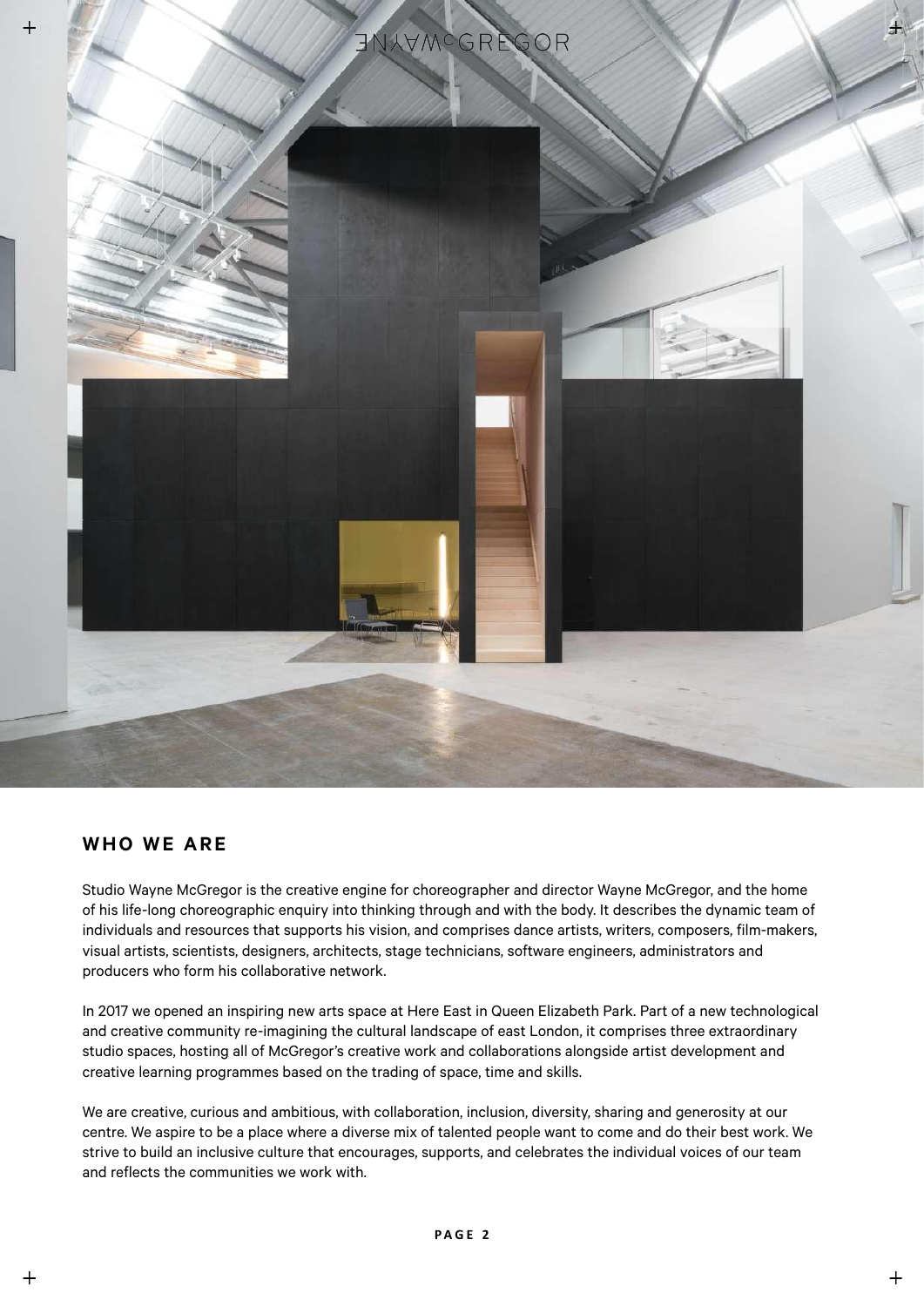# **WHO WE ARE LOOKING FOR**

We are seeking Studio Team Members to be responsible for the smooth running of activity at the Studio. This is a fantastic opportunity for someone interested in pursuing a career in arts management, but who has little arts experience, to join a busy, thriving arts environment.

# **THE OPPORTUNITY**

 $\overline{+}$ 

 $\overline{+}$ 

In March 2017 Studio Wayne McGregor opened a new state-of-the-art studio housed in Here East in Queen Elizabeth Olympic Park and, over the past 5 years, has created a thriving arts environment. We are currently looking to expand our Studio Team – the critical group of friendly individuals who support each and every person or group who hires out space at Studio Wayne McGregor.

## **DETAILS OF THE ROLE**

**Job Title:** Studio Team

**Responsible to:** Studio Manager + Studio Operations Coordinator

**Hours**: Varied and in response to the needs of the renters. 16 hours minimum per week and you will be added to PAYE.

**Based at:** Studio Wayne McGregor, Here East, Queen Elizabeth Olympic Park

## **HOW TO APPLY**

Please complete this **[APPLICATION FORM](https://forms.office.com/Pages/ResponsePage.aspx?id=39xVds2RuUuQ8vYQSy0kCf2OF5N0z75Ok4cwb3sbptFUQkFYMlpVVllHUzk3V0hEOTBGWEc2RDlRVyQlQCN0PWcu)** on the Studio Wayne McGregor website:

### **<https://waynemcgregor.com/about/auditions-jobs>**

The application form is also followed by an anonymous equal opportunities form.

**Closing Date:** 11th June. As we are looking for several team members, applications will be reviewed as they are received and applicants may be contacted before this date

**Interviews:** Interview dates will be sent to successful applicants once applications have been reviewed

**Applications:** We want you to complete your application in a way that is comfortable for you. We will accept video and audio files that answer the questions listed in the application form. Please ensure your video or audio file is no longer than 5 minutes. You can send this to the below email address by the closing date:

9b998d21.waynemcgregor.com@uk.teams.ms

*Studio Wayne McGregor is an equal opportunities employer*

 $+$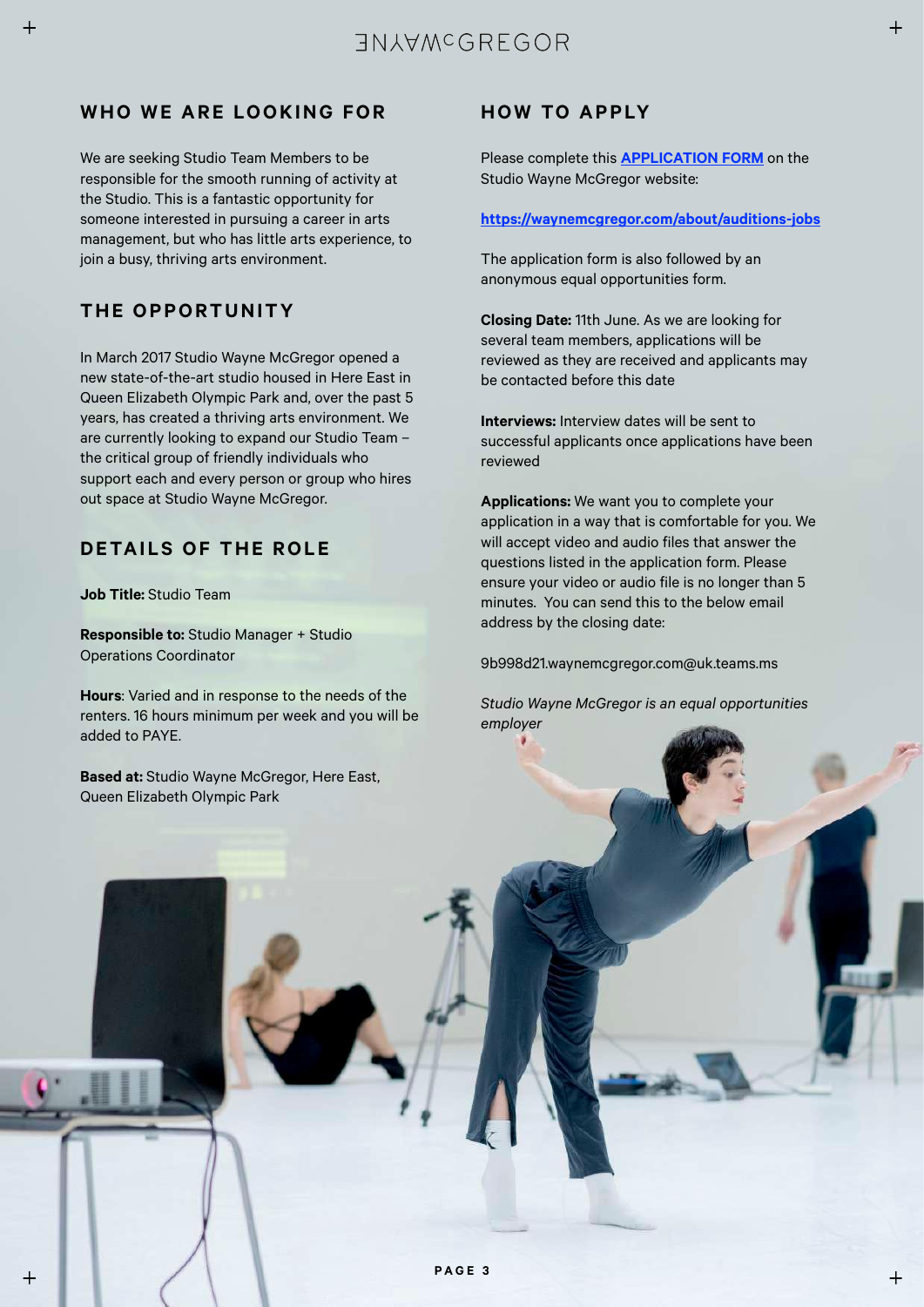# **GUALAWCGREGOR**

## **JOB DESCRIPTION**

| Job title:              | Studio Team                                                                                                                                                                                                                                                                                                                                   |
|-------------------------|-----------------------------------------------------------------------------------------------------------------------------------------------------------------------------------------------------------------------------------------------------------------------------------------------------------------------------------------------|
| <b>Main Objectives:</b> | We are seeking Studio Team Members to be responsible for the smooth running of<br>activity at the Studio. This is a fantastic opportunity for someone interested in<br>working in the arts who would like to pursue a career in arts management but who<br>has little arts experience to become involved in a busy thriving arts environment. |
| Responsible to:         | Studio Manager + Studio Operations Coordinator                                                                                                                                                                                                                                                                                                |
| <b>Line Manager:</b>    | Studio Manager                                                                                                                                                                                                                                                                                                                                |

#### STUDIO

 $\boldsymbol{+}$ 

- Open and close the building, as a key-holder, in line with agreed security procedures.
- Constantly monitor the tidy, safe, healthy and secure working environment of all spaces in the building
- Constantly monitor and report any operational building issues.
- General housekeeping duties especially concerning the Studio's COVID-19 cleaning measures
- First Aid kits supplies are checked daily and replenished as needed
- Support the rest of the Studio Wayne McGregor team as needed
- Act as the designated Fire Warden and First Aider when on shift (training available)
- Maintain a good knowledge of all Studio Wayne McGregor activities

#### RENTALS

- Manage initial hire enquiries to the Studio
- Act as first point of contact for studio hirers, building a relationship with them before the first day of the hire
- Greet all users of the premises, coordinating any access requirements and maintaining excellent standards of customer service at all times
- Ensure that all the preparation around each hire you have been assigned has been properly produced, including all the appropriate paperwork, so that from the first moment of the SWM experience everything is straight forward and simple. This includes making sure renters have received appropriate arrival information, all paperwork is signed, invoices have been paid, and that the Studio and the Here East Reception is prepared for their arrival
- Conduct health & safety induction of each hirer to ensure the rental experience is smooth, efficient, and safe
- Maintain awareness of occupancy and activities within the building at all times.
- Assist with management of all arrangements for each hire under your responsibility, including arranging any extra cleaning, managing additional guests to the space, and deliveries
- Assist with collection of written and video testimonials from renters quantitative and qualitative evaluations

#### STUDIO WAYNE McGREGOR ACTIVITY

- Assist with all internal bookings and events
- Collate and distribute the weekly FreeSpace newsletter
- Schedule FreeSpace artists use of Studio space
- Ensuring concise handover of information and any unfinished duties to the next Studio Team member on shift

Studio Wayne McGregor anticipates that all team members

- Act as an ambassador for Studio Wayne McGregor by sharing the enthusiasm and passion it represents
- Take professional pride in how you and Studio Wayne McGregor looks
- Be warm, welcoming, and approachable
- Look for ways to improve and actively feedback constructive ideas
- Support your colleagues at all times be prepared to take on any other reasonable duty, as required to ensure the studio always performs at its best

Continued on next page…